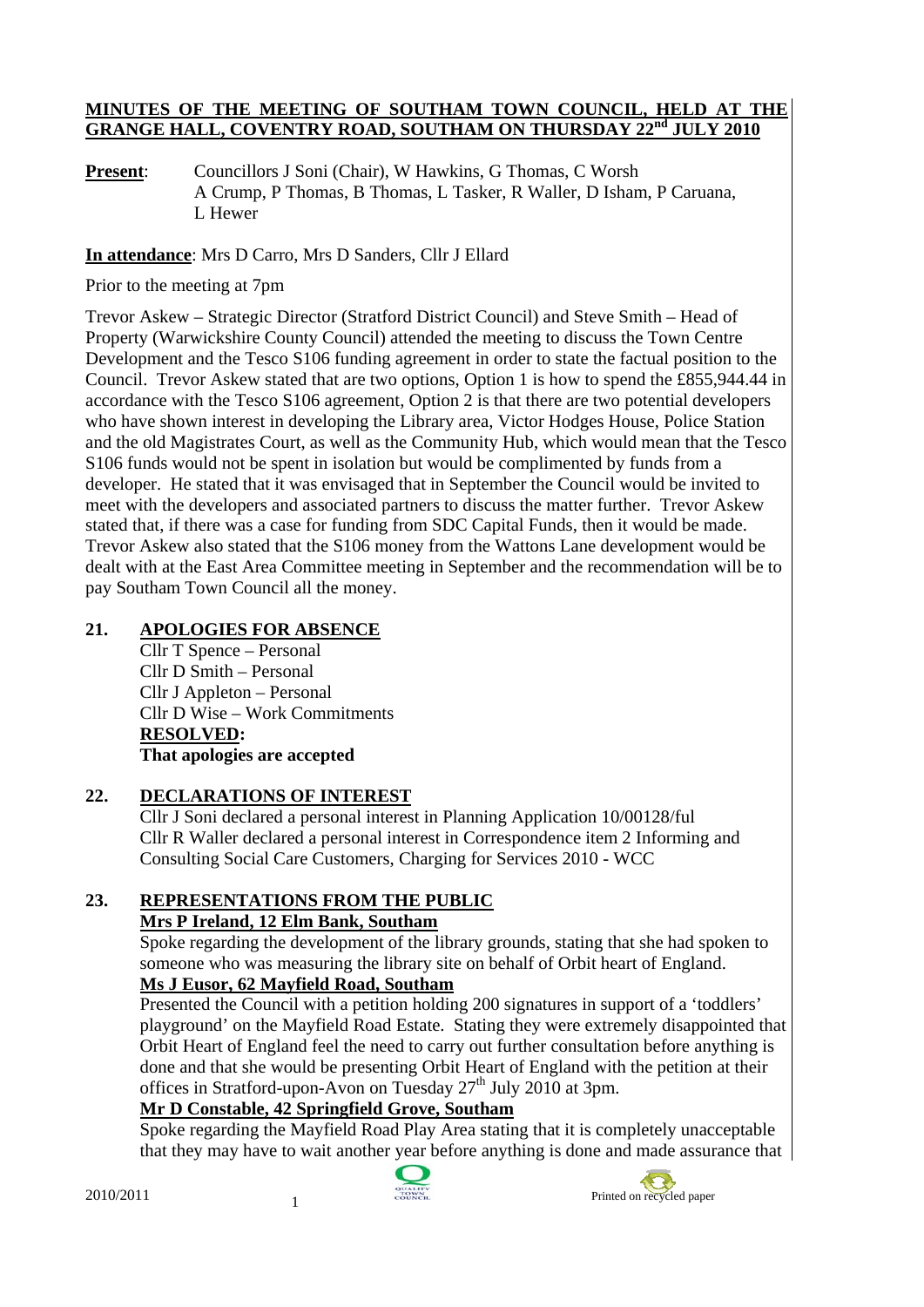they would carry on fighting to get a play area installed in the estate.

#### **24. MINUTES OF THE PREVIOUS MEETING RESOLVED:**

That the Minutes of the Meeting held on Thursday 24<sup>th</sup> June 2010, having **previously been circulated, be confirmed and signed by the Mayor subject to the following amendments:(i) that Minute 17.8 should state 'Office Computers' (ii) Minute 20.2 should read Acorn Store (iii) Minute 15.3 should state 'To submit the table taking into account the amendments'** 

#### **25. ACCOUNTS FOR PAYMENT RESOLVED**

**i)That payment of accounts dated July 2010, totalling £23,051.94 be authorized ii)To advise Cllr B Thomas how many street lighting columns were purchased in relation to item 8** 

#### **26. APPLICATIONS FOR PLANNING PERMISSION**

i) Council considered the applications for planning permission detailed on the schedule dated July 2010 upon which the Town Council had been consulted by Stratford District Council

#### **RESOLVED:**

**To write to the Stratford District Council Planning Department regarding the lack of Planning Enforcement for the fence at the Market Tavern (formerly The Crown) that is now being used as reason to allow a fence around the Jam Kangaroo Nursery.** 

ii) Planning Application decisions dated July 2010

**Noted** 

iii) Planning Committee Meeting Dates

**Cllr P Thomas advised that he would be away for the Planning Committee meeting dated 4th August 2010** 

#### **27. TOWN CLERK'S REPORT**

#### **27.1 PUBLIC REPRESENTATIONS**

#### **Mrs P Ireland**

Thanks was given for the information regarding Orbit Heart of England measuring the Library Grounds site

#### **Ms J Eusor – Play Area Mayfield Road Estate**

Ms Eusor was thanked for the petition and asked to find out how many under eights' lived on the estate

#### **RESOLVED:**

**i)That the Council does support the need for a play area on the Mayfield Road estate and that Cllr D Isham and Cllr J Soni would attend the meeting with Orbit Heart of England on Tuesday 27th July at 3pm ii)That the Town Clerk issues a press release** 

#### **27.2 TREVOR ASKEW (SDC) Town Centre Development & Tesco S106 RESOLVED:**

**i)To write and thank Trevor Askew and Steve Smith for attending the meeting ii)That the plans that WCC have drawn up for the Community Hub are considered at ENV** 

**iii)That the resolutions regarding the Town Centre Development agreed by the** 



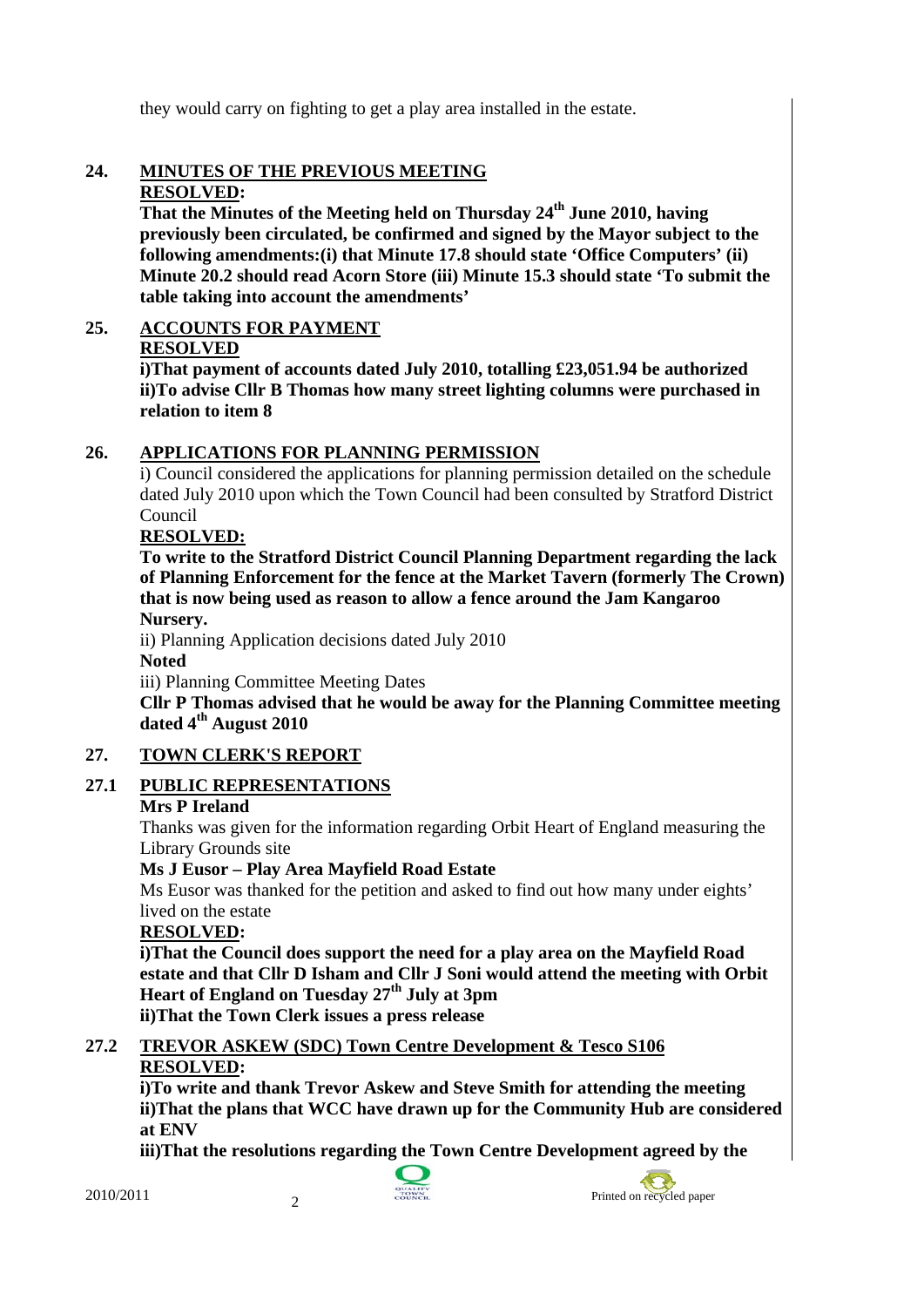**previous Council are endorsed by this Council, as a starting point for discussion (see appendix A)** 

**iv)To write to Trevor Askew regarding the report by Katherine Geddes stating that the Town Council would like assurance that decisions will not be made in haste, that the Town Council want to maximize the opportunity, that it should be a quality redevelopment that Stratford District Council would be happy to see in the centre of Stratford-upon-Avon and that the focus should be on achieving the original Plan B that all partners had agreed to. That the vast majority of resources should be spent on the Community Hub and that the Tesco S106 fund should be supplemented by funds from Stratford District Council and Warwickshire County Council in order to achieve what is required** 

**v)That the correspondence is copied to both the Stratford District Councillors and County Councillors for support** 

**vi)To write to SDC to ascertain what happened at the meeting on 9th July 2010** 

#### **27.3 COMMA The Community Aggregates Fund 2010-2011**

The Clerk advised members that the COMMA Grant application for the Park Lane Recreation Ground had been unsuccessful and that Steve Patalong (Warwickshire Rural Community Council) had advised that it was because the quarry stated on the application form was not a qualifying quarry, even though it was Steve Patalong who had provided the Town Clerk with the information. The Clerk had written to Steve Patalong (WRCC) stating that this is a completely unsatisfactory situation and Steve Patalong has responded by saying they regret that the list of quarries was not filtered to exclude the Southam quarry, but it was still the responsibility of the applicant to establish whether the quarry extracted eligible aggregates and paid an aggregates levy. The Town Clerk advised that she was still of the opinion that WRCC advised her, in writing, that Southam Rugby Cement works was a qualifying quarry and had no reason to believe that this information was incorrect and that Southam has lost out on vital funding through no fault of their own as a result.

#### **RESOLVED:**

 **That the Town Clerk writes to the Warwickshire Rural Community Council Chief Executive and expresses the Town Council's disappointment, stating that these types of errors should not be allowed to happen and could anything be done to resolve this situation?** 

#### **27.4 EXERCISE WATERMARK**

Members considered correspondence from WCC regarding a national flood exercise taking place across the whole country from  $4<sup>th</sup> - 11<sup>th</sup>$  March 2011, called Exercise Watermark. The Town Council had expressed an interest in participating in the exercise and for the next part of the process WCC are organising a meeting of all those interested to enable them to present more information about the exercise and the commitment required, so the Town Council can decide, definitely, if they wish to participate or not. **RESOLVED:** 

**That Cllr P Thomas attends the meeting on Wednesday 8th September at Leamington Spa Town Hall (in the evening) along with the Deputy Clerk** 

#### **27.5 CIVIC IDEAS FORUM – TOWN COUNCIL REPRESENTATIVE** The Civic Ideas Forum requested a new council representative **RESOLVED: That Cllr D Isham is the Town Council representative**



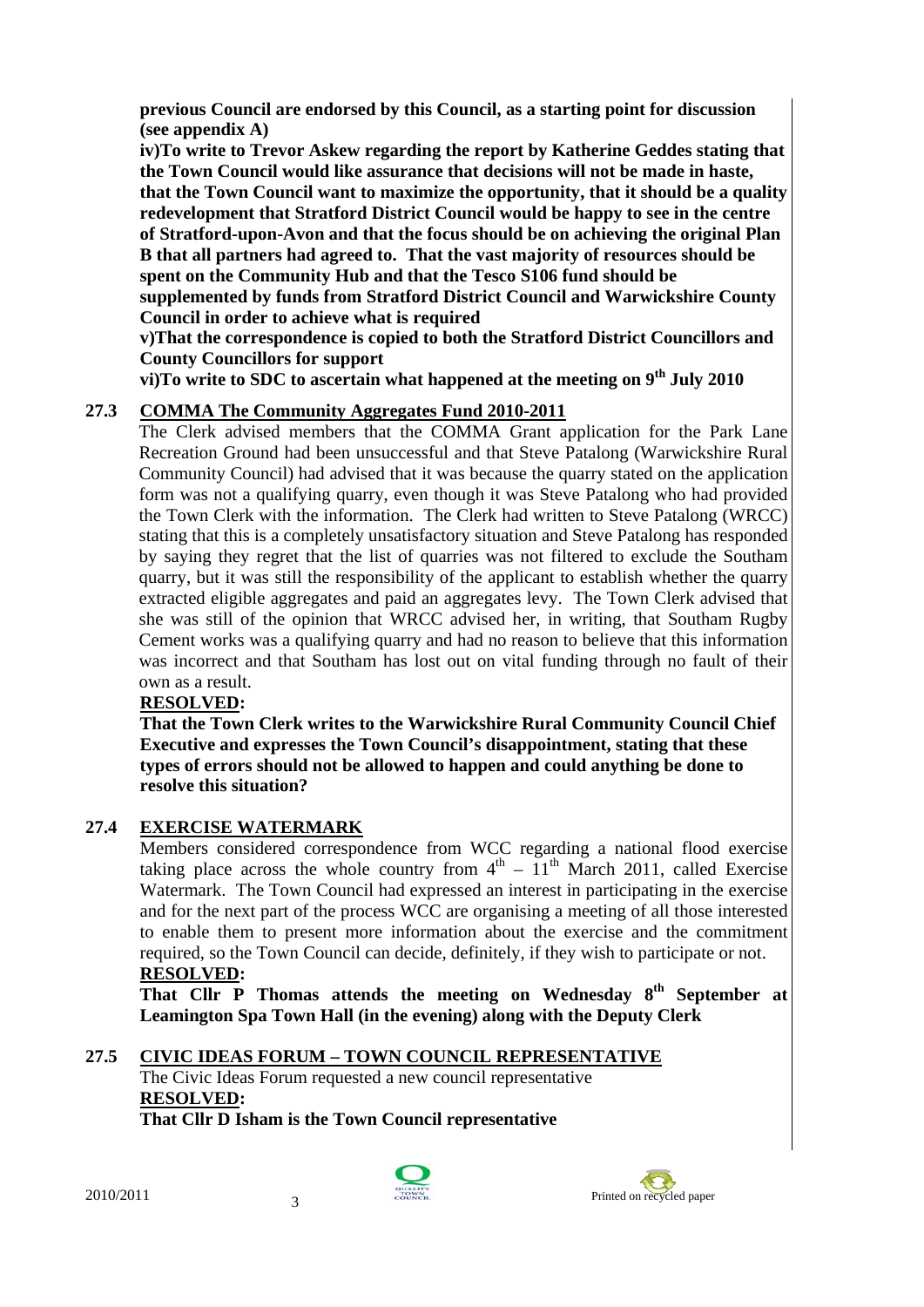#### **27.6 YOUTH ACTIVITIES AND FACILITIES MEETING MINUTES – 21ST JUNE 2010**

Members considered the minutes **RESOLVED: i)That a bin is installed near to the five bar gate at the bottom of the Park lane Recreation Ground ii)That the Town Clerk contacts Warwickshire County Council regarding getting PODS (Positive Operational Drop-In Strategy) to come to Southam** 

## **27.7 MAYORAL REPORT**

The Mayor, Cllr Jane Soni, informed members of the functions she has attended over the last month:

- AGM of WCVS Warwickshire Children and Voluntary Youth Services, with impressive displays by the Groups they support, Scouts, Brownies etc
- Tour of the Knot Garden at Kenilworth Castle with other Civic ladies hosted by the Mayor of Kenilworth
- Garden Party hosted by the High Sheriff of Warwickshire
- Civic Service at St. Mary's Warwick for the Mayor of Warwick.  **Noted**

#### **27.8 MEETINGS, TRAINING AND EVENTS**

- o Mayor Cllr Jane Soni Civic Service Sunday 19<sup>th</sup> September 2010 at The Grange Hall, Southam, 3pm
- o Stratford District Council Open Day Thursday 23rd September 2010 at Elizabeth House, 1pm – 8pm

**Noted** 

# 27.9 COUNCIL MEETING DATES 2010 ENV MEETING DATES 2010<br>Thursday 23<sup>rd</sup> September<br>Thursday 9<sup>th</sup> September

Thursday  $23^{\text{rd}}$  September<br>Thursday  $28^{\text{th}}$  October<br>Thursday  $14^{\text{th}}$  October Thursday  $28<sup>th</sup>$  October Thursday  $25<sup>th</sup>$  November Thursday  $11<sup>th</sup>$  November **Noted** 

#### **27.10 UNRESOLVED MATTERS**

| <b>MINUTE</b> | <b>SUBJECT</b>                                     |
|---------------|----------------------------------------------------|
| 1997/98       |                                                    |
| 123.6         | Mountfield Gardens                                 |
| 2000/2001     |                                                    |
| 133.3         | Adoption of footway below flue, Market Hill        |
| 2002/2003     |                                                    |
| 305.8         | SWHA - Parking Problems - Mill Crescent/Mill Close |
| 2003/2004     |                                                    |
| 110.1         | Safety on the Bypass                               |
| 2004/2005     |                                                    |
| 113           | <b>Traffic Calming Projects</b>                    |
| 2009/2010     |                                                    |

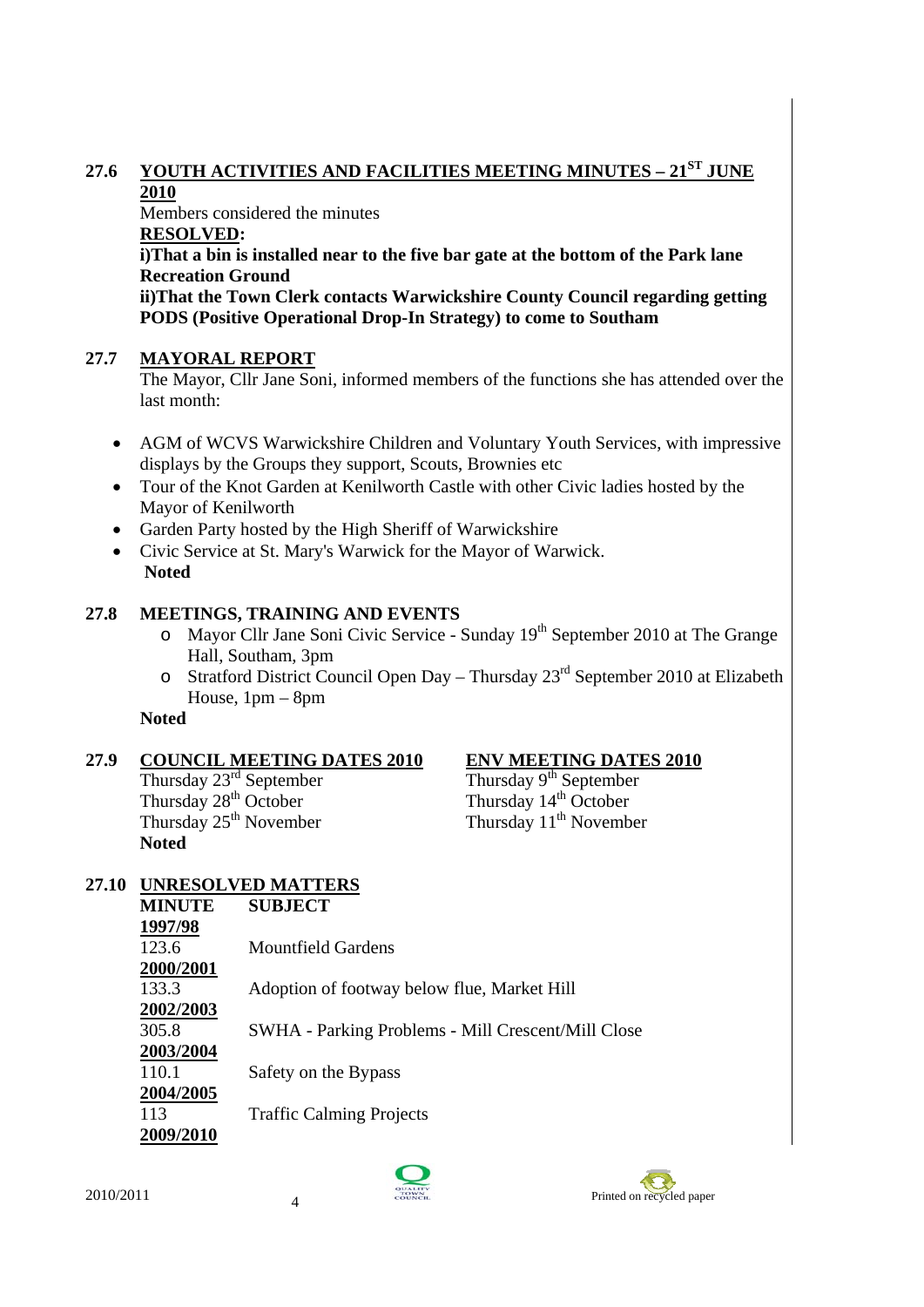101.3 Planning Committee – Stratford District Council (Meeting times and Venue)

**Noted** 

#### **28. CORRESPONDENCE**

#### **28.1 TESCO PLANNING APPLICATION 10/01136/VARY – Richard Gardner SDC**

Members considered correspondence from SDC in response to the Town Council's concerns about trolley parking on the above application. **Noted** 

#### **28.2 INFORMING AND CONSULTING SOCIAL CARE CUSTOMERS, CHARGING FOR SERVICES 2010 – WCC**

Members considered a consultation document from WCC regarding their review of charges that customers pay towards the costs of their adult social care services. Cllr P Thomas stated that the document was extremely poor, full of loaded questions, assumptions, bias questions and assumed knowledge.

#### **RESOLVED:**

**i)That Cllr P Thomas produces a letter for the Town Clerk to send to WCC requesting that the consultation is run again** 

**ii)That a copy of the letter is sent to each of the group leaders at WCC, the MP, Minister of Health, Disability Action Groups and to the press** 

#### **28.3 STANDARDS AND ETHICS COMMITTEE - SDC**

Members considered correspondence from SDC relating to nominations for the position of Parish Council representative on SDC's Standards and Ethics Committee **Noted** 

#### **28.4 HS2 – CHETWODE PARISH MEETING**

Members considered correspondence from Chetwode Parish Meeting regarding the proposed High Speed Rail Line.

#### **RESOLVED:**

#### **To complete the form giving details of the number of inhabitants**

#### **28.5 SOUTHAM CIVIC IDEAS FORUM**

Members considered correspondence from the above group regarding the painting of the St James Church railings

#### **Noted**

#### **28.6 REPORT OF THE SOUTHAM/FELDON COMMUNITY FORUM**

Members considered the minutes of the meeting held on  $7<sup>th</sup>$  July 2010 **RESOLVED:** 

**To invite the Police to attend the September Town Council meeting in order for the Police to update the Council on the drug operation** 

**28.7 YOUTH ACTIVITIES FACILITIES MEETING MINUTES – 21ST JUNE 2010** Dealt with under minute 27.6

#### **28.8 WARWICKSHIRE DRAFT LTP3 CONSULTATION**

Members considered correspondence from WCC regarding the Local Transport Plan that expires on  $31<sup>st</sup>$  March 2011

**RESOLVED:** 

**To respond to the consultation stating that HS2 is not mentioned in the document,** 



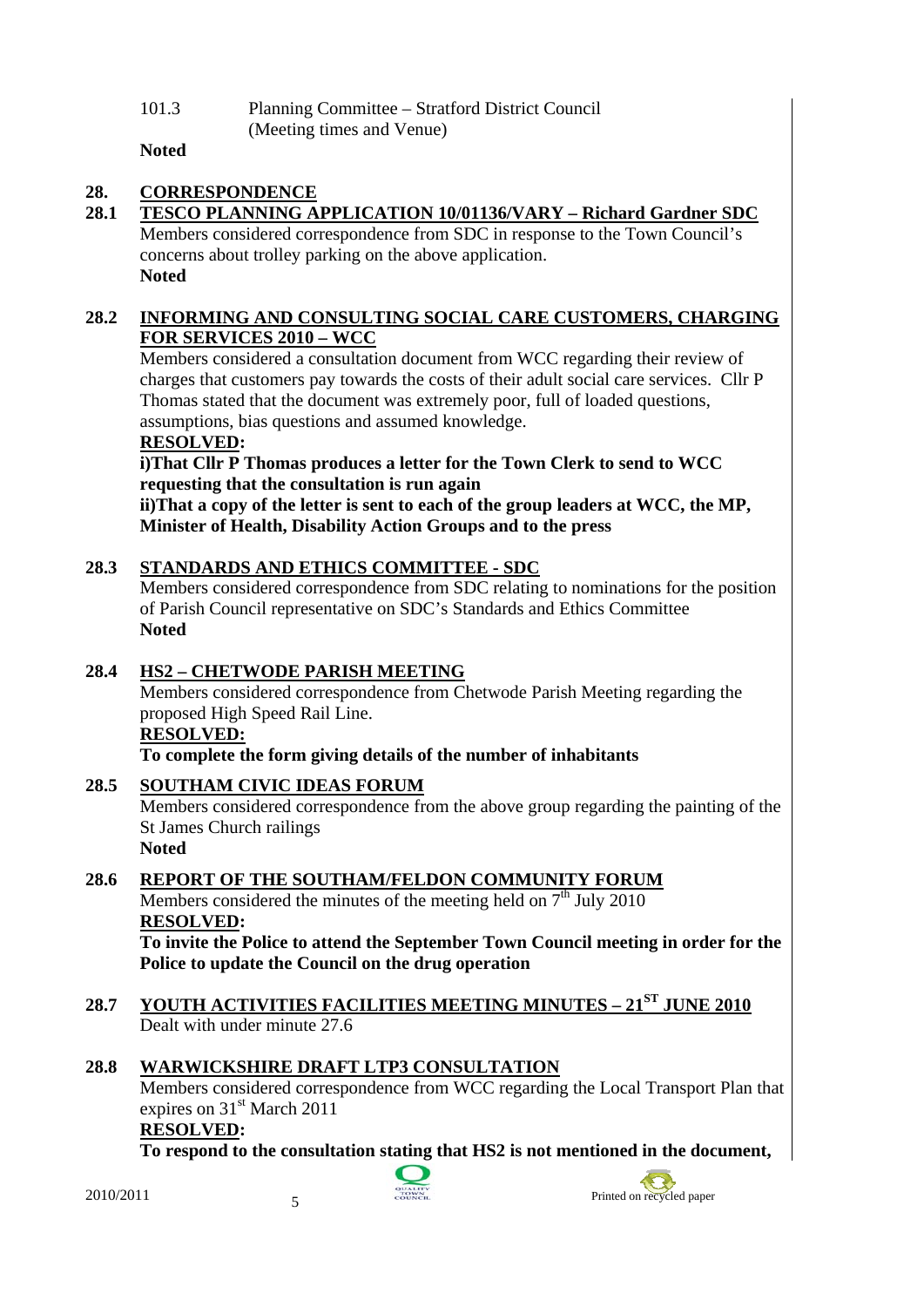**that the east of the town is isolated because there is no bus service and that this is an unsatisfactory situation that needs addressing, that the lorry route should be mandatory apart from access to industry or commercial properties for deliveries and that there needs to be clearer signage for foreign drivers** 

#### **29. WORKING PARTY REPORTS REPORT ON A JOINT MEETING OF THE ENVIRONMENTAL I & II WORKING PARTY ON 8th JULY 2010**

#### **29.1 STREET LIGHTING**

Bob Yarwood attended the meeting at 7pm to discuss with members the Street Lighting adoption programme.

#### **RESOLVED:**

**i)Arrange a site visit with Mr Yarwood (he will give some dates)** 

**ii)Mr Yarwood to cost up Stowe Drive to get it adopted by WCC (None extremely urgent)** 

**ii)It would be very expensive to extend capital replacement programme. An exercise needs to be undertaken for the savings benefit/costs of replacing more lamps over a 10 year period.** 

#### **29.2 HS2**

Cllr B Thomas and Cllr Linda Tasker updated members following the HS2 Action Group meeting they attended.

#### **RESOLVED:**

**The Consultation is likely to be moved back to 2011 because of the extension of the link to Heathrow. Therefore there is not much urgency to comment but will need to do something in the Autumn. STC to continue as a communication conduit (essential information from all parties) and publish, if appropriate, fact sheets on the issues - need to establish Southam residents' opinions on this issue through the website and the newsletter** 

#### **29.3 GROUNDSMAN/HANDYMAN CONTRACT**

Members were requested to review the contract requirements and make arrangements for his replacement

#### **RESOLVED:**

**To keep the contractor to his 3 months notice as it may be difficult to appoint someone. The TC will consider any quotations received at the recess meeting. It was agreed that the contract should be 15.5hrs to include Riverside Walk. Mayor, Deputy Mayor and past Mayor (if he's available) to deal with appointment. The contract will need to be revised in the confidential part of the Town Council Meeting in July.** 

#### **30. WORKING PARTY REPORTS REPORT ON A MEETING OF THE ENVIRONMENTAL I WORKING PARTY ON 8th JULY 2010**

#### **30.1 WCC DRAFT RIGHTS OF WAY AND RECREATIONAL HIGHWAY STRATEGY**

Members were requested to consider the draft strategy and make comments **RESOLVED:** 

**To put on the Website so the public can comment on it – would like the name (from Jo Cooper) who the Rural Services Manager is, so STC can follow this up. How much of the budget is spent in Southam?** 



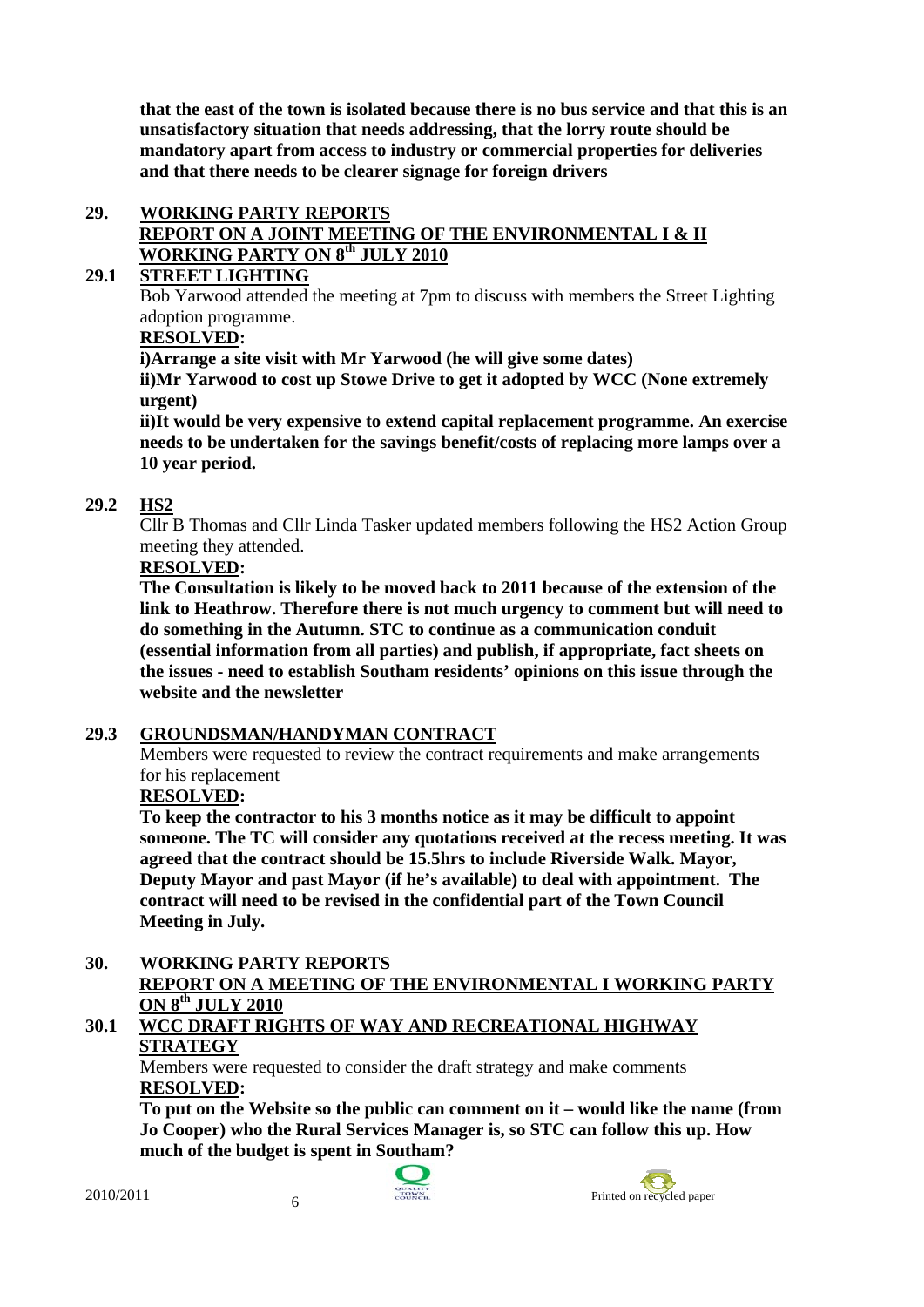#### **30.2 QUEEN'S AWARD FOR VOLUNTARY SERVICE**

Members were requested to consider nominating someone **RESOLVED: Flt. Lt. D Moreton of 2020 Squadron ATC (Southam) Mary Adnitt – Girl Guiding Association** 

**Kevin Etter – The Scout Association** 

#### **31. WORKING PARTY REPORTS REPORT ON A MEETING OF THE ENVIRONMENTAL II WORKING PARTY ON 8th JULY 2010**

#### **31.1 BENCH OUTSIDE 11 ST JAMES ROAD**

Members were requested to consider correspondence from Mrs Baskott regarding her request to have the bench turned around and repositioned or removed completely. The Council resolved in 2005 not to turn the bench around as it could not justify the expenditure

#### **RESOLVED:**

#### **i)That the bench is turned and moved as far as possible from the hedge ii)That the concrete slab is removed**

**iii)That Cllr J Soni agrees location in conjunction with the Town Clerk** 

#### **31.2 THE OLD MINT SOUTHAM**

Members were requested to consider correspondence copied to STC regarding the rubbish left behind the Post Office and in Wood Street Car Park

#### **RESOLVED:**

**i)That Robert Weeks is asked to check the CCTV camera outside the Post Office to check for evidence relevant to this. Very supportive & encourage RW to identify source of rubbish.** 

**ii)That the Council writes to the market organiser to discourage any rubbish being put there and to check this area before leaving/closing market (copy John Liddington into this letter)** 

#### **31.3 DIGITAL UK – SOUTHAM**

Members were requested to consider correspondence regarding a location in Southam to hold a Roadshow on  $12<sup>th</sup>$  July 2011 to talk to residents about the switch over from analogue to digital.

**Noted that this is on a Tuesday, i.e. market day RESOLVED:**

**Encourage them to come, suggest Market Hill or Police Station Car Park (whole trailer)** 

#### **32. INFORMATION FROM COUNTY & DISTRICT COUNCILLORS**

Cllr Ellard informed the Council

(i) That she had recently been elected as Vice Chair of the Community Forum (ii)That Fenny Compton Fire Station has been saved from closure

(iii) State of District - that there will be further meetings before the budget is finalised in February 2011

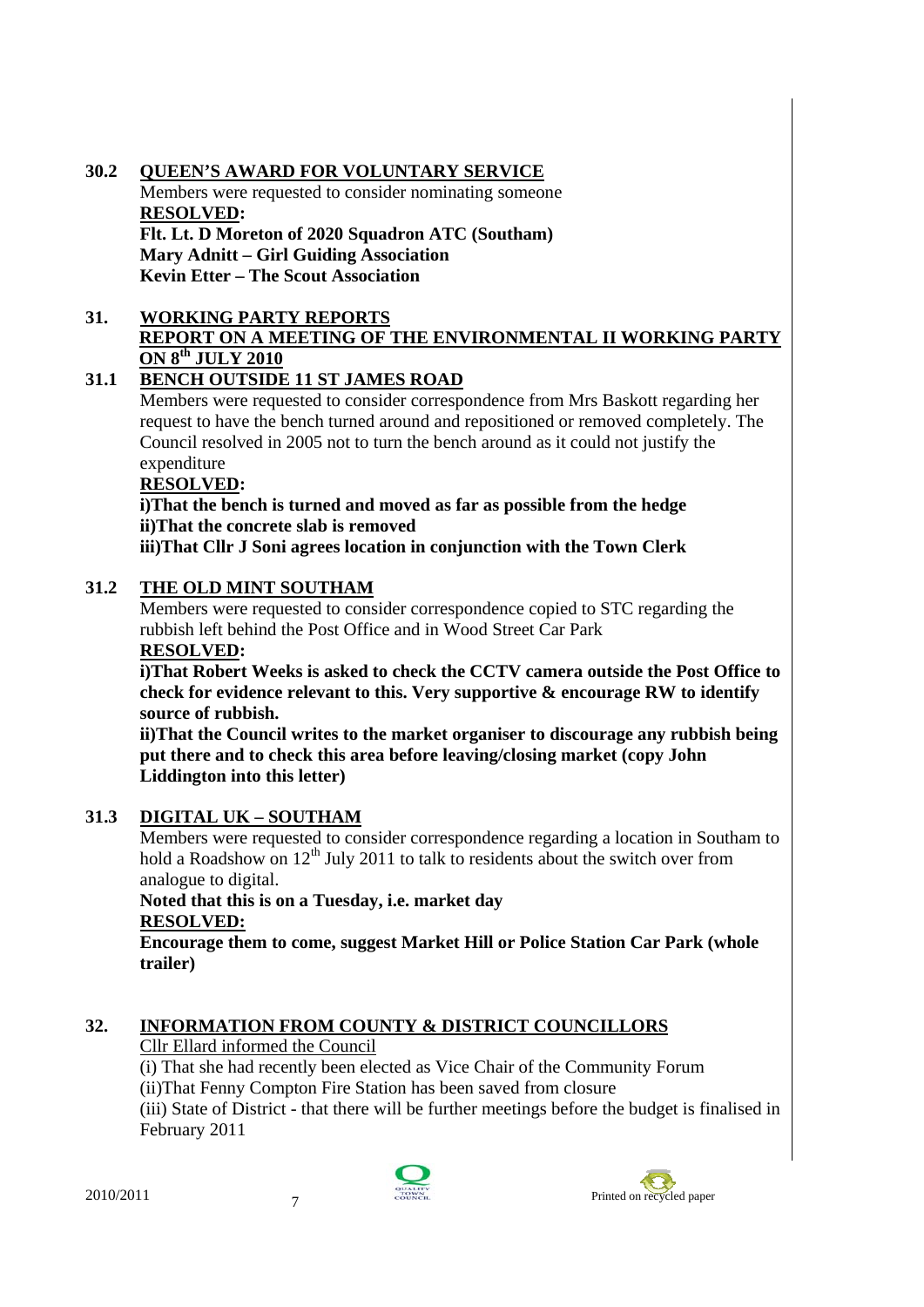#### **33. BUSINESS WHICH IN THE OPINION OF THE MAYOR SHOULD BE CONSIDERED AS A MATTER OF URGENCY**

#### **33.1 POLICE AUTHORITY BRIEFING**

Cllr J Soni updated members on what was stated in the Police Authority Briefing **33.2 ALUMET – COMMUNITY SERVICE**

The Town Clerk advised that she had been contacted by Alumet who are considering volunteering their services for the good of the town, once a week to carry out community jobs such as litter picking etc.

#### **RESOLVED:**

**That Cllr G Thomas and Cllr A Crump to meet with Rob Henson (Alumet) to discuss what they would like to do and how it would work** 

#### **34. SUMMER RECESS**

#### It was moved and

**RESOLVED: that the Town Mayor, Deputy Town Mayor and immediate past Mayor, or as a minimum, any two of the above, be authorised, in consultation with the Clerk, to deal with any business arising which is deemed to be urgent during the summer recess, including authorisation of payments**

#### **35. EXCLUSION OF THE PUBLIC FROM THE MEETING**

#### It was moved and

**RESOLVED: that pursuant to Section 1(2) of the Public Bodies (Admission to Meetings) Act 1960 the public be excluded from the meeting because publicity would be prejudicial to the public interest by reason of the confidential nature of the business to be transacted** 

# **36. STAFF SALARIES AND PAYMENT FOR SERVICES**

#### **RESOLVED:**

**i) to authorise payments of staff salaries dated July 2010 ii) to authorise payment of 'Confidential Accounts' dated July 2010 iii)**NALC Employment Briefing – Local Government Pay 2010/2011 and 2011/2012 **Noted** 

#### **37. TOLLGATE ROAD LEASE**

Members considered the proposed lease from WCC **RESOLVED:** 

**Should WCC contact the Town Clerk asking for a response regarding the proposed lease, then the Clerk should advise that the Town Council's position remains the same as previously advised, that it is not in the Town Council's best interests to agree to the lease and that the Town Council would like to know what response WCC has received from St James Primary School** 

#### **38. TOWN COUNCIL OFFICE COMPUTERS**

Members considered the report from Sort It **RESOLVED:** 

 **i)That Sort It is the Town Council's new IT System Support provider ii)To purchase 2 copies of MS Office 2007 and a third copy to be paid for by the Grange Hall Management Committee should they decide to upgrade** 



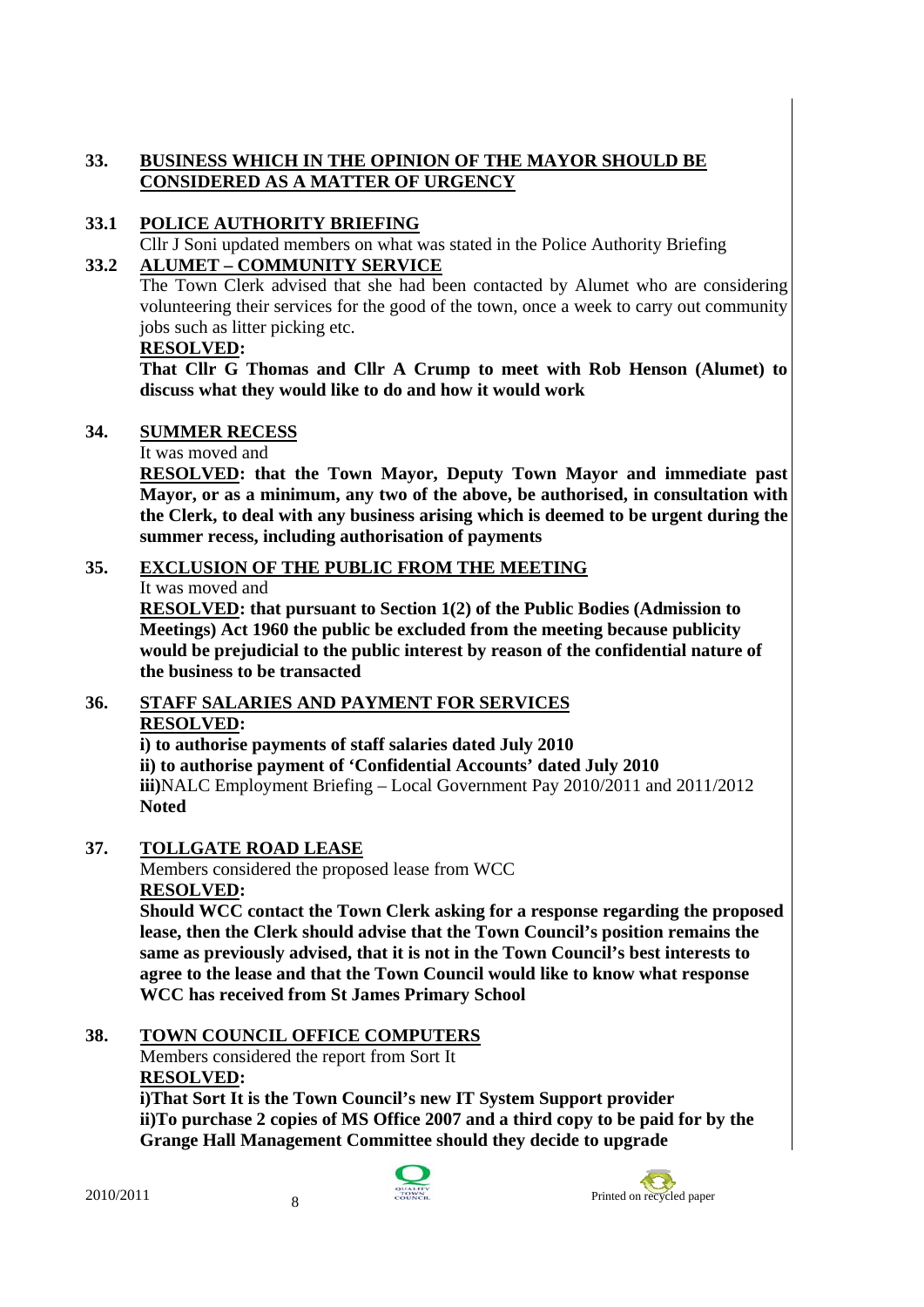**iii)To purchase an 8 port switch, Dell PC Memory upgrade, off site back up and cabling iv)To purchase a Fire/Data Safe** 

#### **39. INVESTMENT**

 **RESOLVED:** 

**i)To withdraw all funds from the Coventry Building Society Instant Access account and invest the funds in N S & I Income Bonds ii)That Cllr J Soni and Cllr C Worsh be signatories on the N S & I Bond Account** 

**40. GROUNDSMAN/HANDYMAN CONTRACT RESOLVED:** 

**The Council resolved the Bill of Quantity and Conditions of Contract (see appendix B)** 

**Meeting closed 10.55pm**